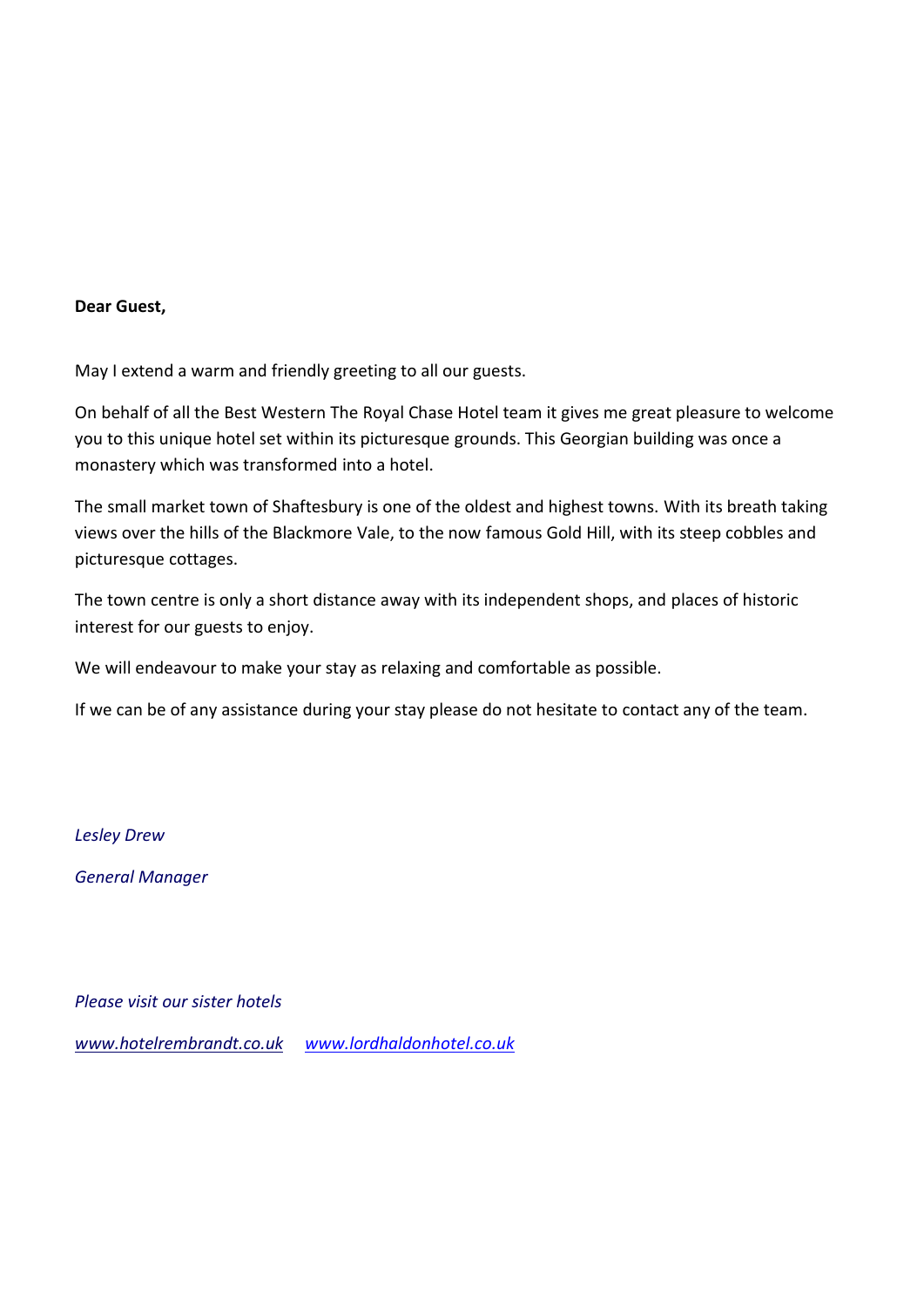# **IN CASE OF EMERGENCY**

**FIRE:** The Hotel operates an automatic fire detection system. If you discover a fire, sound the alarm by breaking the glass at an alarm point located in the corridor.

Fire escapes and exit routes are on the back of your bedroom door.

The assembly point is located on the front lawn.

**Ambulance:** Contact Reception by dialling 0. You can also access the emergency services by dialling 9 for an outside line and then 999 and then please inform Reception or the Duty Manager.

**Police:** Contact Reception by dialling 0

Hotel Management Team

Lesley Drew General Manager

Camilla Spranklen Assistant Manager

Mike Shoemark Head of Maintenance

Rob Armeanu Head Chef

Sally Kavanagh Executive Housekeeper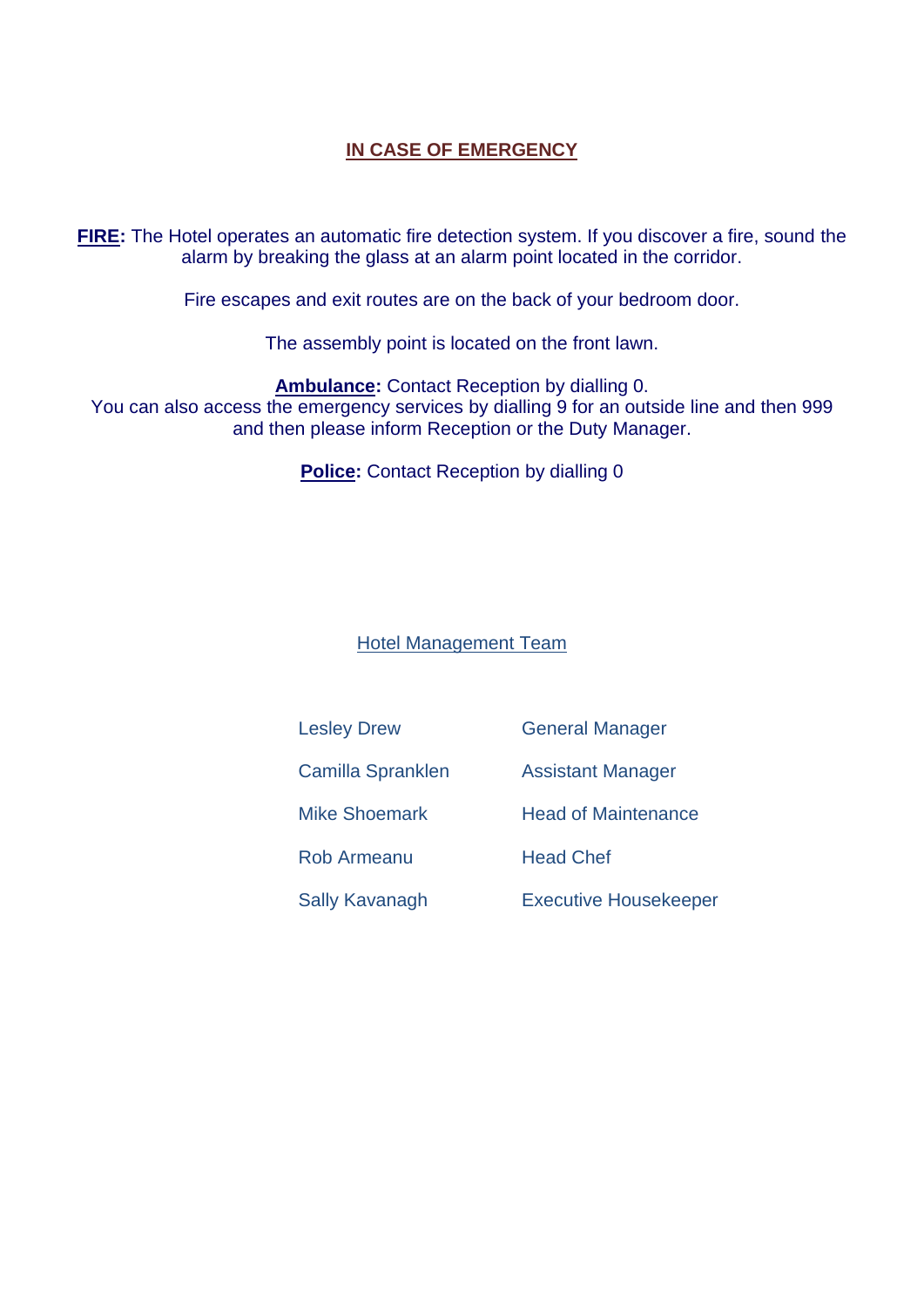# **Meal Times and Availability:**

We serve Breakfast from 7.00am - 9.00am Monday – Friday inclusive. And 8.00am -10.00am Saturdays, Sundays, and Bank Holidays.

Breakfast can also be delivered as Room Service. Please fill out the Breakfast card provided in your room and hand to reception before 11pm.

Early Express Breakfast is available from 6:30am-7:30am Monday to Friday only. Please fill out the express breakfast form and hand to Reception by 10:00pm.

Lunch is served 12.00pm to 2:00pm

Dinner is available from 6.00pm to 9.00pm daily. Dinner can be served in the Byzant Restaurant, the Bar or as room service.

To book a table for dinner please contact Reception.

#### **Bar Opening Hours:**

11.00am to 11.00pm

### **Leisure Facilities:**

During your stay with us use of our leisure facilities is complimentary. We have a Sauna and Swimming Pool available for you to use, please contact Reception for availability.

The pool and facilities are open from 7.00am - 9.30pm daily. We are open to the public between the hours of 10.00am and 6.30pm.

Lockers are available and take a token – available at Reception - which is returned, and changing rooms are provided within the pool area.

The Pool Hall itself has a coded door. We ask all guests to sign in at Reception before using the facilities where we will provide them with this code.

Extra towels are available from reception on request.

#### **Internet Access:**

Internet access is complimentary for all guests staying with us. Free Fibre Wi-Fi is available throughout the hotel. **Network:** BW Royal Chase Hotel **Password:** royalchase

A computer is also available at all times for guests to use and is located in the Library. If you require printing facilities, please speak with Reception.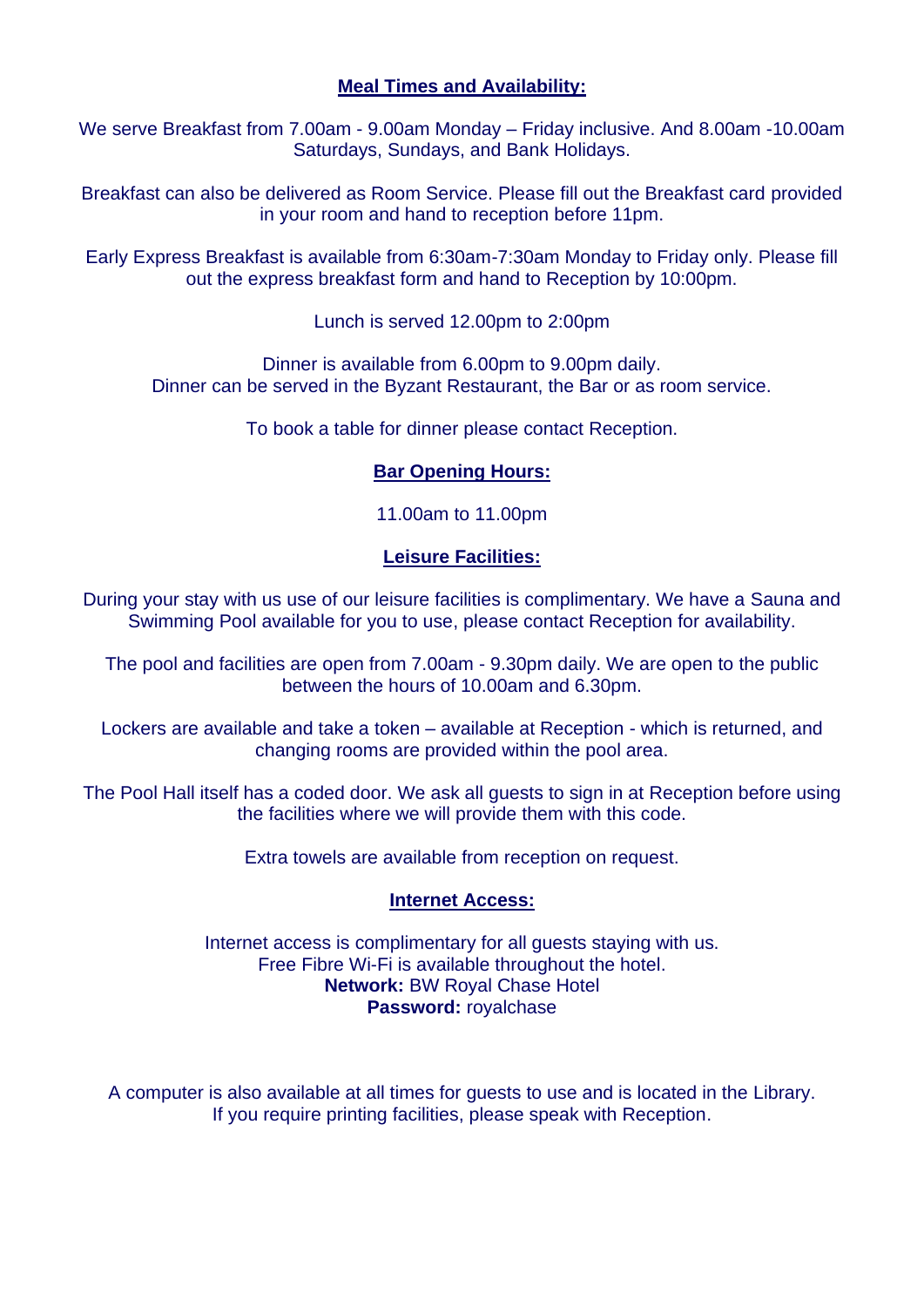# **Climate Control:**

You can adjust the temperature of your bedroom by turning the dial on the side of your radiator. Extra heaters and fans are available on request.

# **Dialling Instructions:**

To access an outside line from your room dial 0 and Reception will connect you. For assistance,

and confirmation of current call charges, please dial 0 for Reception. To dial another room you simply need to put the number 2 before the Room number. For example to call Room 2 dial 202 or Room 22 dial 222.

### **Guest Care:**

We keep a small amount of toiletries and supplies at Reception. These include toothbrushes, toothpaste, shoe shines, sewing kits, Non-Slip bath mats, shaving kits, electrical adaptors and face cloths. These items are available 24hours.

Sanitary items are available at Reception.

Incoming Mail, faxes and messages can be collected from Reception 7am -11pm

Photocopying is also available on request for a small charge 7am -11pm

## **Hairdryers:**

You will find a hairdryer for your personal use in you room. The voltage in the UK is 240V and only electrical shavers may be plugged into the bathroom directly.

### **Blankets:**

Extra blankets, pillows and towels are available on request please contact Reception.

### **House Keeping:**

Please advise House Keeping if you do not wish to be disturbed by placing the door hanger so that the relevant side is showing – showing the other side will indicate your room is ready to be serviced.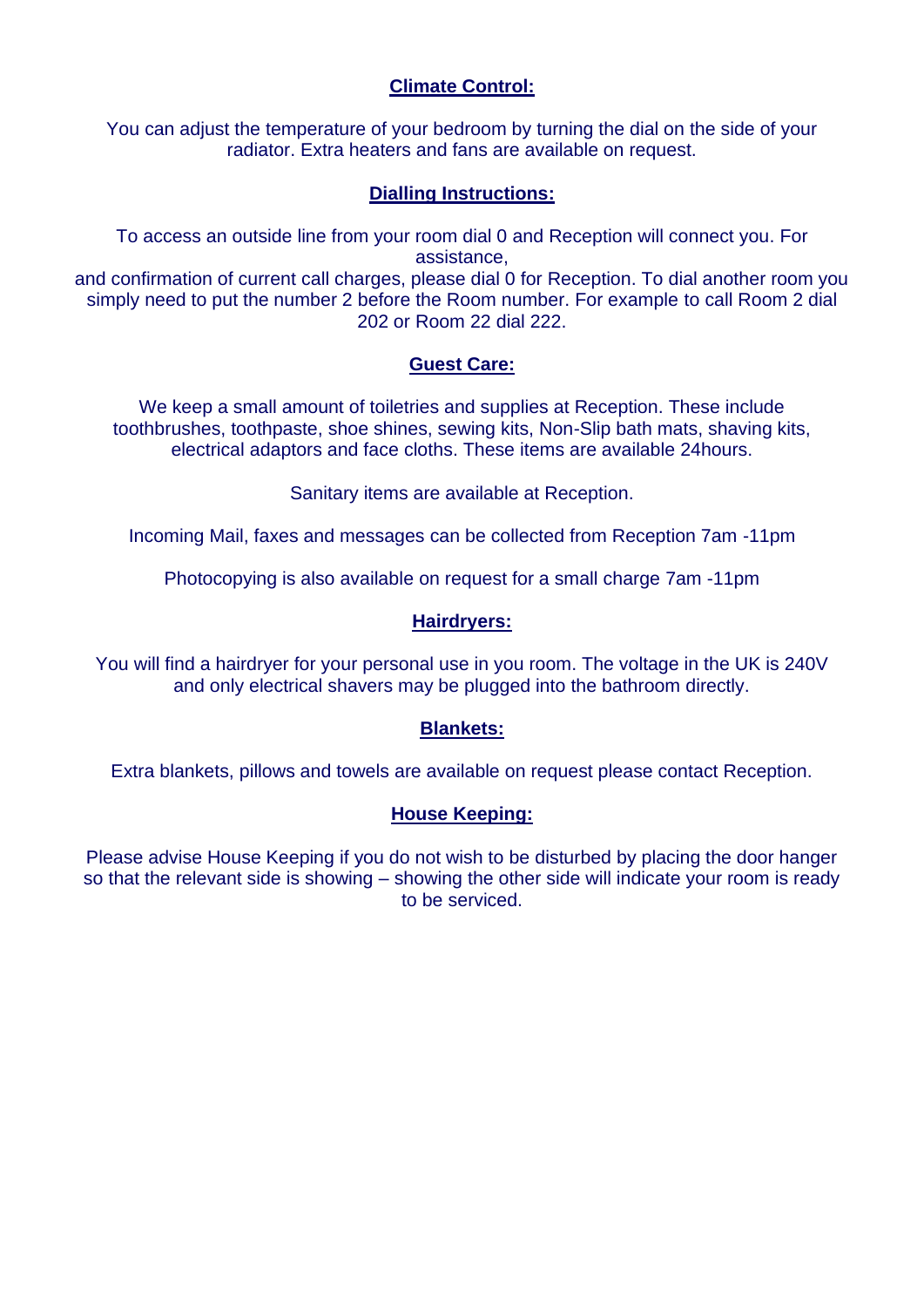## **Luggage:**

Please inform Reception if you require help to and from your bedroom with luggage. Luggage storage is available in Reception for current residents (access available 24/7).

### **Valuables:**

We encourage you not to leave anything of value in your room and to please deposit anything at Reception, we will place this in our safe and issue you with a receipt which must be returned upon collection of valuables. The Royal Chase Hotel cannot take responsibility for any valuables left in bedrooms.

### **Water:**

Still or sparkling bottled water can be purchased from the Bar, Reception or the Night Porter.

## **Check Out:**

We politely request that rooms are vacated by 11am. Late Check Out can be arranged with Reception subject to availability. Departures after 2pm are liable to incur a full nights charge at the agreed room rate.

Express Check out is available please see reception for details.

Payment of Account – all accounts must be settled before departure. Cheques are not acceptable on departure.

### **Credit Cards:**

We accept the following credit cards: MasterCard, Visa, American Express, Switch and Electron.

### **Guest Feedback:**

This is accessible via www.bwfeedback.com

# **Reception:**

The Reception desk is manned 24 hours a day.

### **Banqueting, Conferencing & Events:**

The hotel has facilities for meetings, private lunches, dinner dances and wedding including licensed rooms for wedding ceremonies. AV equipment is available.

Our Conference & Events Co-ordinator will be pleased to provide you with complete details of our facilities and menus. Please dial 0 and ask for the Conference & Events department during office hours.